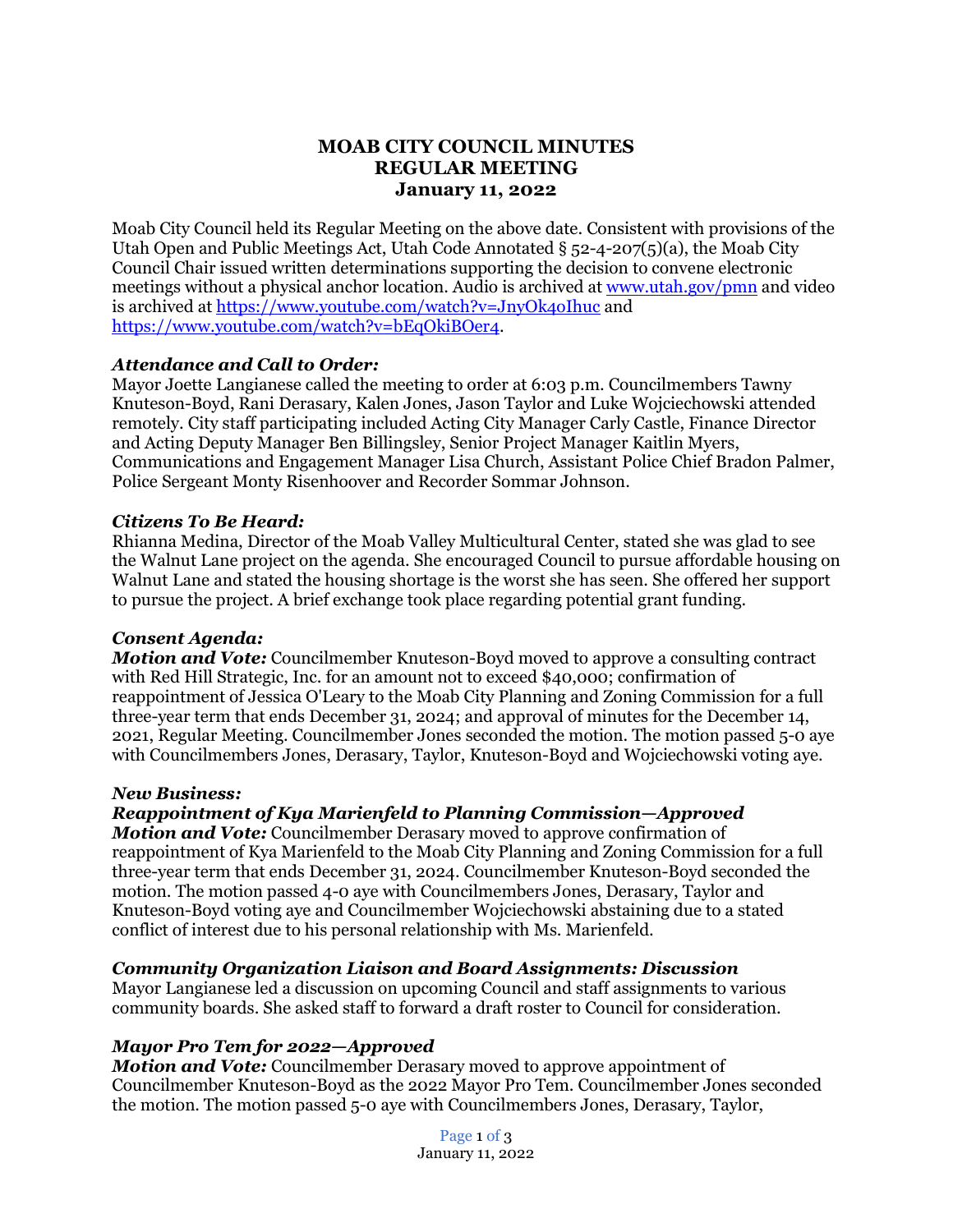Knuteson-Boyd and Wojciechowski voting aye.

## *Councilmember Responsible for Reviewing the City's Bills—Approved*

*Motion and Vote:* Councilmember Jones moved to approve appointment of Councilmember Knuteson-Boyd to be the Councilmember Responsible for Reviewing the City's Bills in 2022. Councilmember Taylor seconded the motion. The motion passed 5-0 aye with Councilmembers Jones, Derasary, Taylor, Knuteson-Boyd and Wojciechowski voting aye.

### *Old Business:*

## *Walnut Lane Redevelopment—Discussion*

Senior Project Manager Myers thanked Council and the Multicultural Center Director for their support of the Walnut Lane Project and recognized the occasion of her last day as a City employee. She presented an overview of the history and timeline of the plan to redevelop the property into an affordable housing venture. Discussion ensued regarding the construction loan terms and financing. Councilmember Knuteson-Boyd expressed her support of the project.

### *Executive (Closed) Session:*

Councilmember Jones moved to enter an Executive Session to discuss Reasonably Imminent and/or Pending Litigation and/or to discuss the Purchase, Exchange, or Lease of Real Property. Councilmember Knuteson-Boyd seconded the motion. The motion passed 5-0 aye with Councilmembers Jones, Derasary, Taylor, Knuteson-Boyd and Wojciechowski voting aye. Mayor Langianese convened the Executive Session at 7:10 p.m. Councilmember Knuteson-Boyd moved to exit the Executive Session. Councilmember Derasary seconded the motion. The motion passed 5-0 aye with Councilmembers Jones, Derasary, Taylor, Knuteson-Boyd and Wojciechowski voting aye. Mayor Langianese ended the Executive Session at 8:25 p.m.

### *Walnut Lane Redevelopment—Discussion and Action*

Mayor Langianese led a discussion concerning options for Walnut Lane, including a Design/Build arrangement or the engagement of a Master Developer. Councilmember Jones asked about staff resources needed to carry the effort forward. Senior Project Manager Myers described a model employed by Park City involving in-house supervision of a public/private partnership. Councilmember Jones acknowledged a smaller and simpler project would have better served the emergent needs of Moab. Acting City Manager Castle stated the recruitment and hiring of a new Senior Project Manager would be imminent. Councilmember Knuteson-Boyd stated her support for rehiring the position and for the Master Developer model. Councilmember Wojciechowski spoke about displacement of residents as a pressing issue. Councilmember Derasary stated her priority would be to construct housing in the fastest way possible, and requested clarification on funding and parking concerns. Councilmember Taylor concurred with the displacement issue and stated his interest in exploring the Master Developer option. Mayor Langianese asked about American Rescue Plan Act (ARPA) funding. Finance Director and Acting Deputy Manager Billingsley described various funding mechanisms and indicated Phase I could be constructed without incurring any debt. Discussion ensued regarding whether to return the revenue bond due to construction delays.

## *Walnut Lane Redevelopment Options—Tabled*

*Motion and Vote:* Councilmember Knuteson-Boyd moved to table discussion of options for the Walnut Lane Redevelopment until a future meeting. Councilmember Derasary seconded the motion. The motion passed 5-0 aye with Councilmembers Jones, Derasary, Taylor, Knuteson-Boyd and Wojciechowski voting aye.

## *Walnut Lane Sales Tax Bond Decision—Tabled*

Page 2 of 3 January 11, 2022